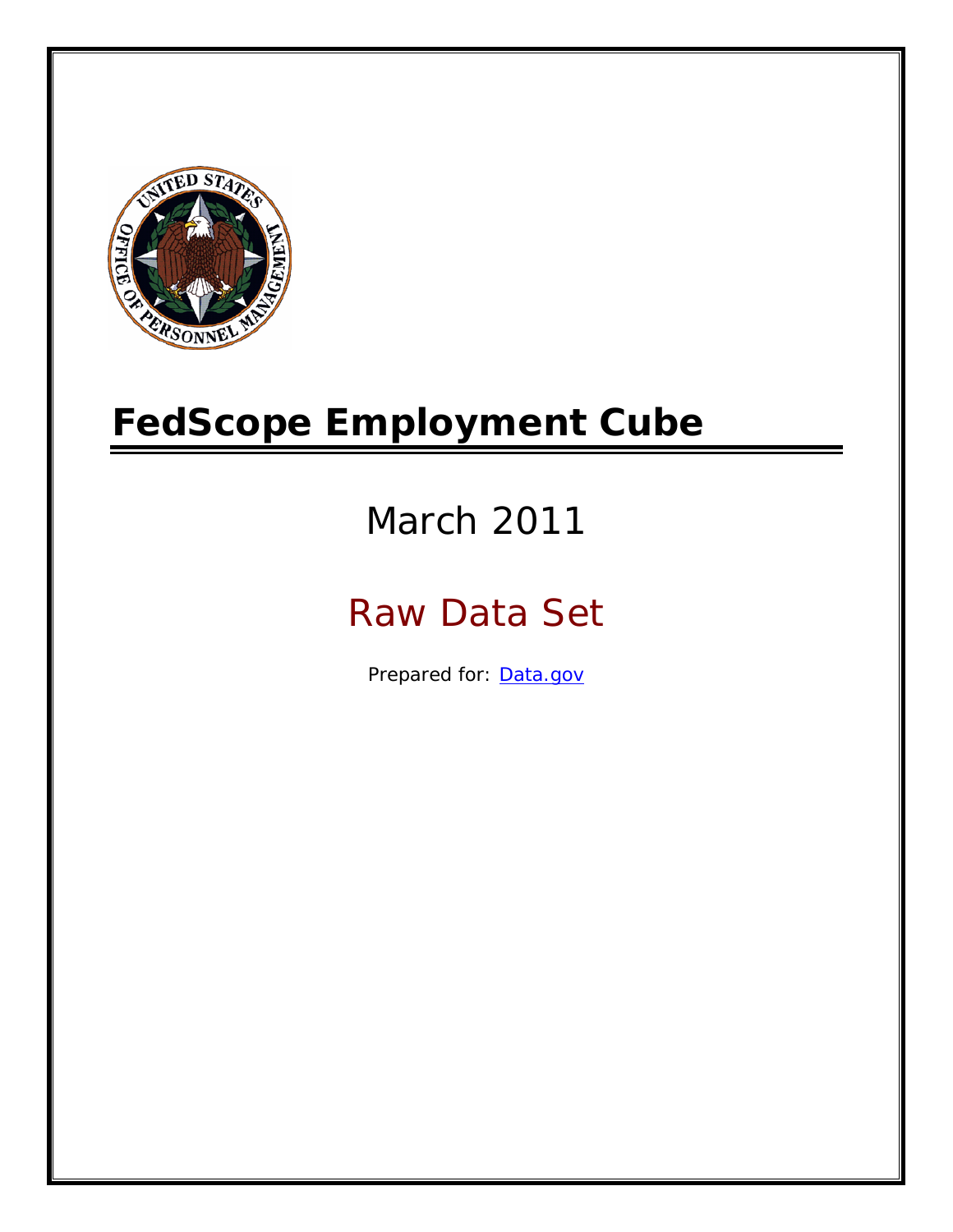

# **Table of Contents**

| $\mathbf{1}$   |      | <b>OVERVIEW</b>                                | 3              |
|----------------|------|------------------------------------------------|----------------|
|                | 1.1  | Purpose                                        | 3              |
|                | 1.2  | <b>Scope</b>                                   | 3              |
| $\overline{2}$ |      | <b>RAW DATA SET FILE</b>                       | 3              |
|                | 2.1  | <b>FACTDATA</b>                                | 3              |
| 3              |      | <b>DIMENSION TRANSLATIONS FILES</b>            | 5              |
|                | 3.1  | Agency                                         | 5              |
|                | 3.2  | Location                                       | 6              |
|                | 3.3  | Age                                            | 6              |
|                | 3.4  | <b>Education Level</b>                         | $\overline{7}$ |
|                | 3.5  | <b>General Schedule &amp; Equivalent Grade</b> | 8              |
|                | 3.6  | <b>Length of Service</b>                       | 8              |
|                | 3.7  | Occupation                                     | 9              |
|                | 3.8  | <b>Occupation Category</b>                     | 9              |
|                | 3.9  | Pay Plan & Grade                               | 10             |
|                | 3.10 | <b>Salary Level</b>                            | 10             |
|                | 3.11 | <b>STEM Occupations</b>                        | 11             |
|                |      | 3.12 Supervisory Status                        | 11             |
|                |      | 3.13 Type of Appointment                       | 12             |
|                |      | 3.14 Work Schedule                             | 12             |
|                | 3.15 | <b>Work Status</b>                             | 13             |
|                |      | 3.16 Date                                      | 13             |
|                |      | 3.17 Employment                                | 14             |
|                |      | 3.18 Average Salary                            | 14             |
|                | 3.19 | <b>Average Length of Service</b>               | 14             |
| $\overline{4}$ |      | <b>DATA DEFINITIONS</b>                        | 15             |
|                | 4.1  | Agency                                         | 15             |
|                | 4.2  | Location                                       | 15             |
|                | 4.3  | Age                                            | 15             |
|                | 4.4  | <b>Education Level</b>                         | 15             |
|                | 4.5  | <b>General Schedule &amp; Equivalent Grade</b> | 15             |
|                | 4.6  | <b>Length of Service</b>                       | 15             |
|                | 4.7  | Occupation                                     | 15             |
|                | 4.8  | <b>Occupation Category</b>                     | 15             |
|                | 4.9  | Pay Plan & Grade                               | 16             |
|                | 4.10 | <b>Salary Level</b>                            | 16             |
|                | 4.11 | <b>STEM Occupations</b>                        | 16             |
|                | 4.12 | <b>Supervisory Status</b>                      | 16             |
|                | 4.13 | <b>Type of Appointment</b>                     | 16             |
|                | 4.14 | <b>Work Schedule</b>                           | 16             |

Source: FedScope (https://www.fedscope.opm.gov/) 1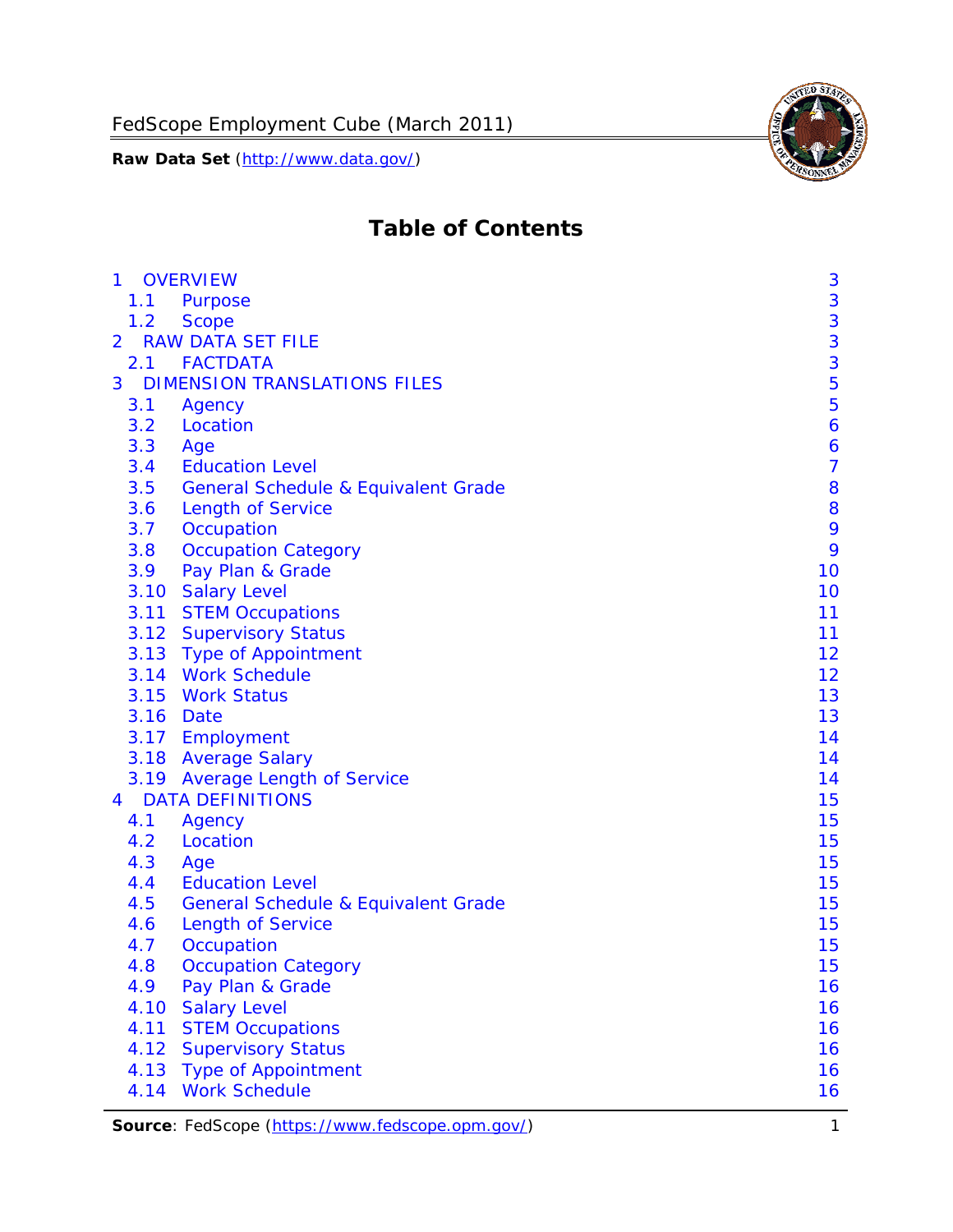FedScope Employment Cube (March 2011)

**Raw Data Set** (http://www.data.gov/)

|     | 4.15 Work Status                                    | 16 |
|-----|-----------------------------------------------------|----|
|     | 4.16 Date                                           | 16 |
|     | 4.17 Employment                                     | 17 |
|     | 4.18 Average Salary                                 | 17 |
|     | 4.19 Average Length of Service                      | 17 |
|     | 5 APPENDIX                                          | 18 |
| 5.1 | SAS Program to Read Raw Data Sets for Data Analysis | 18 |
| 5.2 | <b>FedScope General Public Web Site</b>             | 18 |

# **Listing of Tables**

| Table 2.1: FACTDATA.TXT Record Layout   | 4  |
|-----------------------------------------|----|
| Table 3.1: DTagy.txt Record Layout      | 5  |
| Table 3.2: DTloc.txt Record Layout      | 6  |
| Table 3.3: DTagelvl.txt Record Layout   | 6  |
| Table 3.4: DTedlvl.txt Record Layout    | 7  |
| Table 3.5: DTgsegrd.txt Record Layout   | 8  |
| Table 3.6: DTIoslyl.txt Record Layout   | 8  |
| Table 3.7: DTocc.txt Record Layout      | 9  |
| Table 3.8: DTpatco.txt Record Layout    | 9  |
| Table 3.9: DTppgrd.txt Record Layout    | 10 |
| Table 3.10: DTsallvl.txt Record Layout  | 10 |
| Table 3.11: DTstemocc.txt Record Layout | 11 |
| Table 3.12: DTsuper.txt Record Layout   | 11 |
| Table 3.13: DTtoa.txt Record Layout     | 12 |
| Table 3.14: DTwrksch.txt Record Layout  | 12 |
| Table 3.15: DTwkstat.txt Record Layout  | 13 |
| Table 3.16: DTdate.txt Record Layout    | 13 |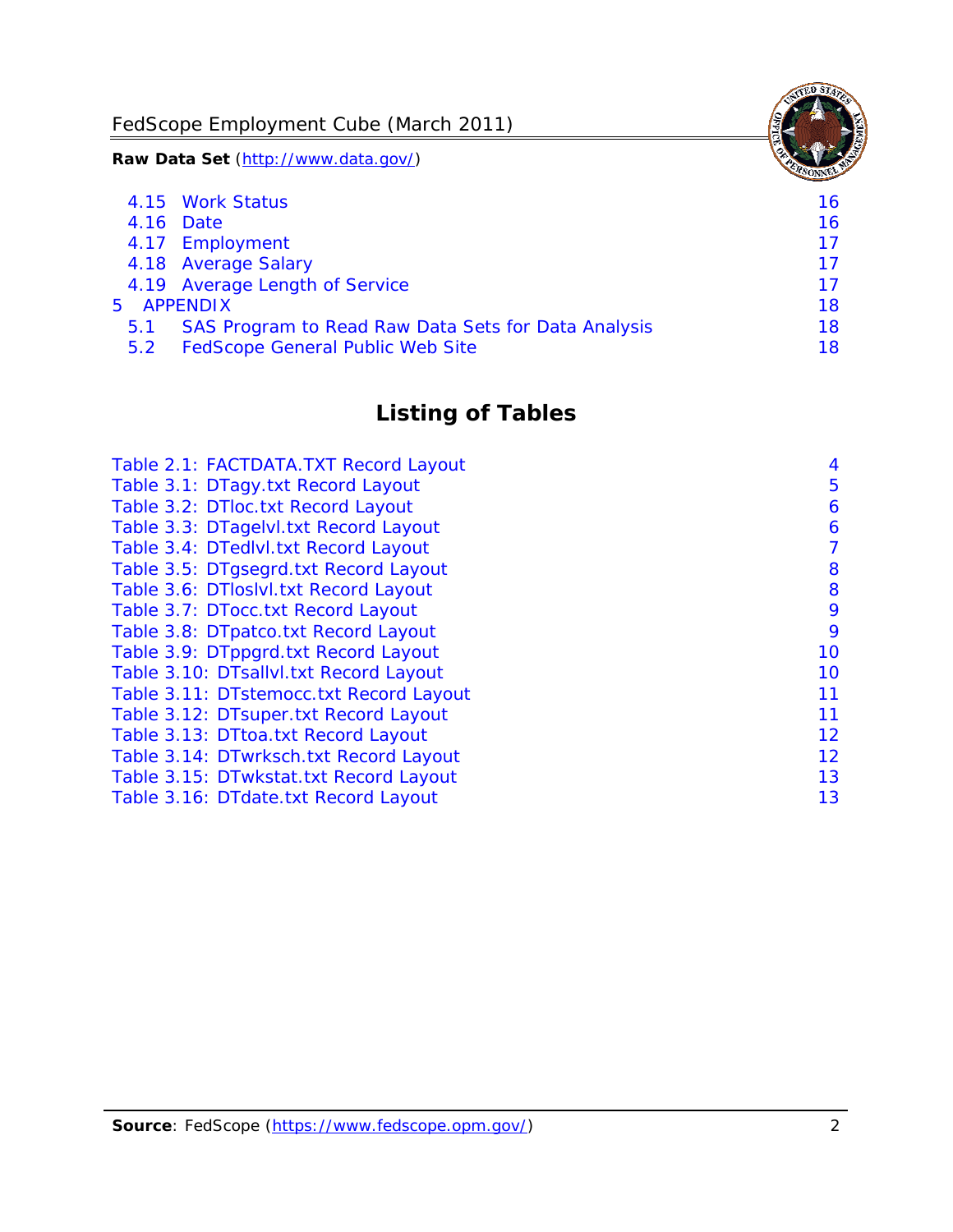

# <span id="page-3-0"></span>**1 OVERVIEW**

#### *1.1 Purpose*

<span id="page-3-1"></span>The purpose of this raw data set is to increase public access to high value, machine readable datasets generated by the U.S. Office of Personnel Management. The FedScope Employment Cube data sets are available via [Data.gov](http://www.data.gov/).

#### <span id="page-3-2"></span>*1.2 Scope*

The scope of this raw data set includes data elements used in the creation of the FedScope Employment Cube [\(https://www.fedscope.opm.gov/\)](https://www.fedscope.opm.gov/). **NOTE**: Starting in FY 2010, the OPM Statistical Data Mart (SDM) is the source for all FedScope data. The SDM is processed data from the Enterprise Human Resources Integration (EHRI) data warehouse. Data is processed on a quarterly basis (i.e. March, June, September and December).

# <span id="page-3-3"></span>**2 RAW DATA SET FILE**

# <span id="page-3-4"></span>*2.1 FACTDATA*

This "**delimited**" (comma separated value (**CSV**)) raw data set provides employee population data as of March 2011. Each column value is separated by a "**comma**" from the next column's value and each row starts a new record. Each record contains 20 data elements. The record layout for FACTDATA.TXT is depicted in [Table 2.1](#page-4-1) below: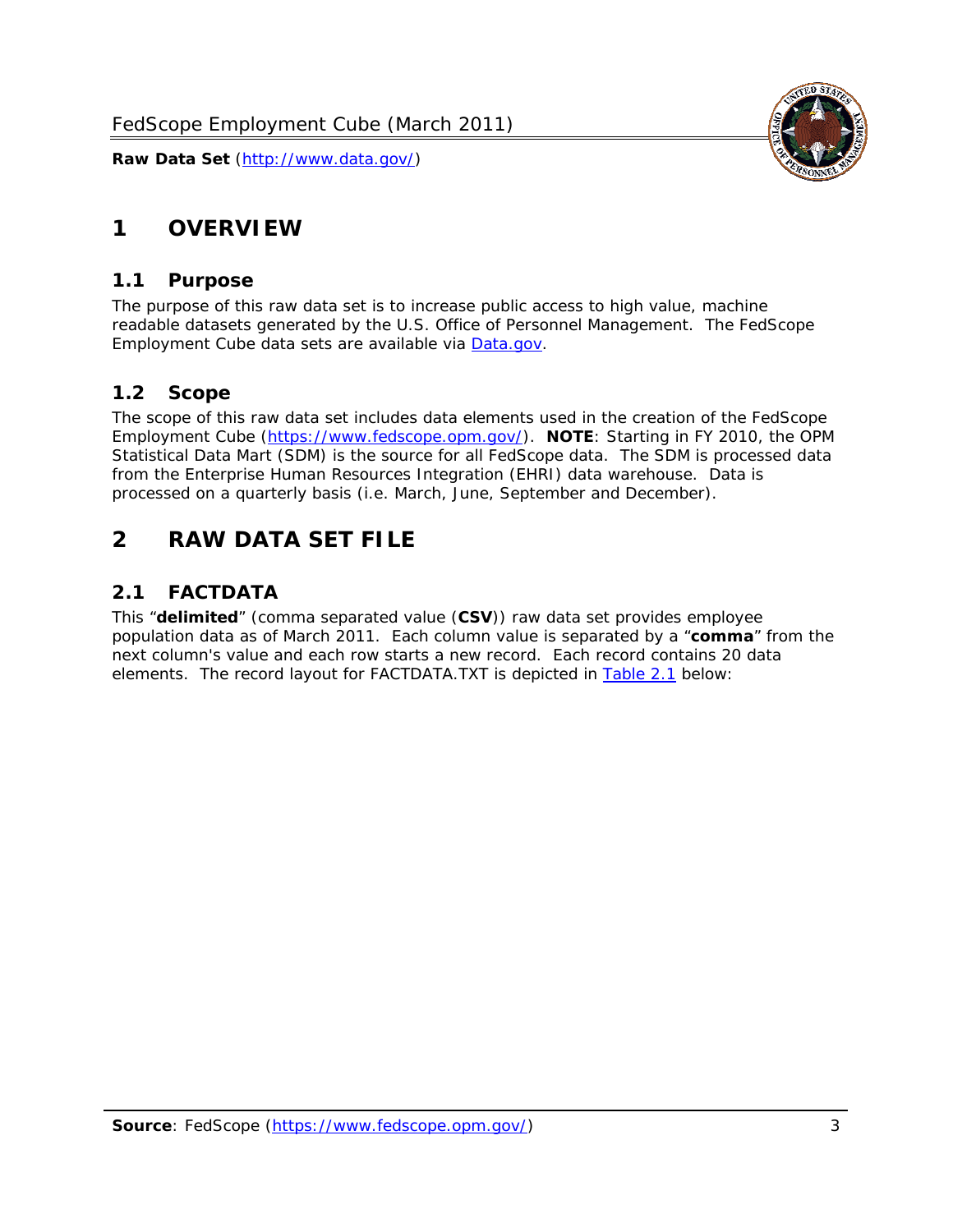

<span id="page-4-1"></span><span id="page-4-0"></span>

| <b>Data</b><br><b>Column</b> | <b>DATA ELEMENT NAME</b>            | <b>CSV</b><br><b>Column</b>  | <b>CSV</b><br><b>Column</b>  |
|------------------------------|-------------------------------------|------------------------------|------------------------------|
| 1                            | Agency                              | <b>Name</b><br><b>AGYSUB</b> | <b>Format</b><br><b>TEXT</b> |
| $\overline{2}$               | Location                            | LOC.                         | <b>TEXT</b>                  |
| 3                            | Age                                 | <b>AGELVL</b>                | <b>TEXT</b>                  |
| $\overline{4}$               | <b>Education Level</b>              | <b>EDLVL</b>                 | <b>TEXT</b>                  |
| 5                            | General Schedule & Equivalent Grade | <b>GSEGRD</b>                | <b>TEXT</b>                  |
| 6                            | Length of Service                   | LOSLVL                       | <b>TEXT</b>                  |
| $\overline{7}$               | Occupation                          | OCC                          | <b>TEXT</b>                  |
| 8                            | <b>Occupation Category</b>          | <b>PATCO</b>                 | <b>TEXT</b>                  |
| 9                            | Pay Plan & Grade                    | <b>PPGRD</b>                 | <b>TEXT</b>                  |
| 10                           | Salary Level                        | <b>SALLVL</b>                | TEXT                         |
| 11                           | <b>STEM Occupations</b>             | <b>STEMOCC</b>               | <b>TEXT</b>                  |
| 12                           | <b>Supervisory Status</b>           | <b>SUPERVIS</b>              | <b>TEXT</b>                  |
| 13                           | Type of Appointment                 | <b>TOA</b>                   | <b>TEXT</b>                  |
| 14                           | Work Schedule                       | <b>WORKSCH</b>               | <b>TEXT</b>                  |
| 15                           | <b>Work Status</b>                  | <b>WORKSTAT</b>              | TEXT                         |
| 16                           | Date (e.g. 201103)                  | <b>DATECODE</b>              | <b>TEXT</b>                  |
| 17                           | Employment                          | <b>EMPLOYMENT</b>            | <b>NUMERIC</b>               |
| 18                           | Average Salary                      | <b>SALARY</b>                | <b>NUMERIC</b>               |
| 19                           | Average Length of Service           | <b>LOS</b>                   | <b>NUMERIC</b>               |
|                              | <b>Total Records: 2,124,066</b>     |                              |                              |

#### **Table 2.1: FACTDATA.TXT Record Layout**

**NOTE**: If importing this table (data set) into Excel, change the "column data format" for columns 1-17 from "General" to "Text". Columns 18-20 can be imported as "General" data format. In Excel, the "General" data format converts numeric values to numbers. Columns 1-17 are TEXT fields; Columns 18-20 are NUMERIC fields.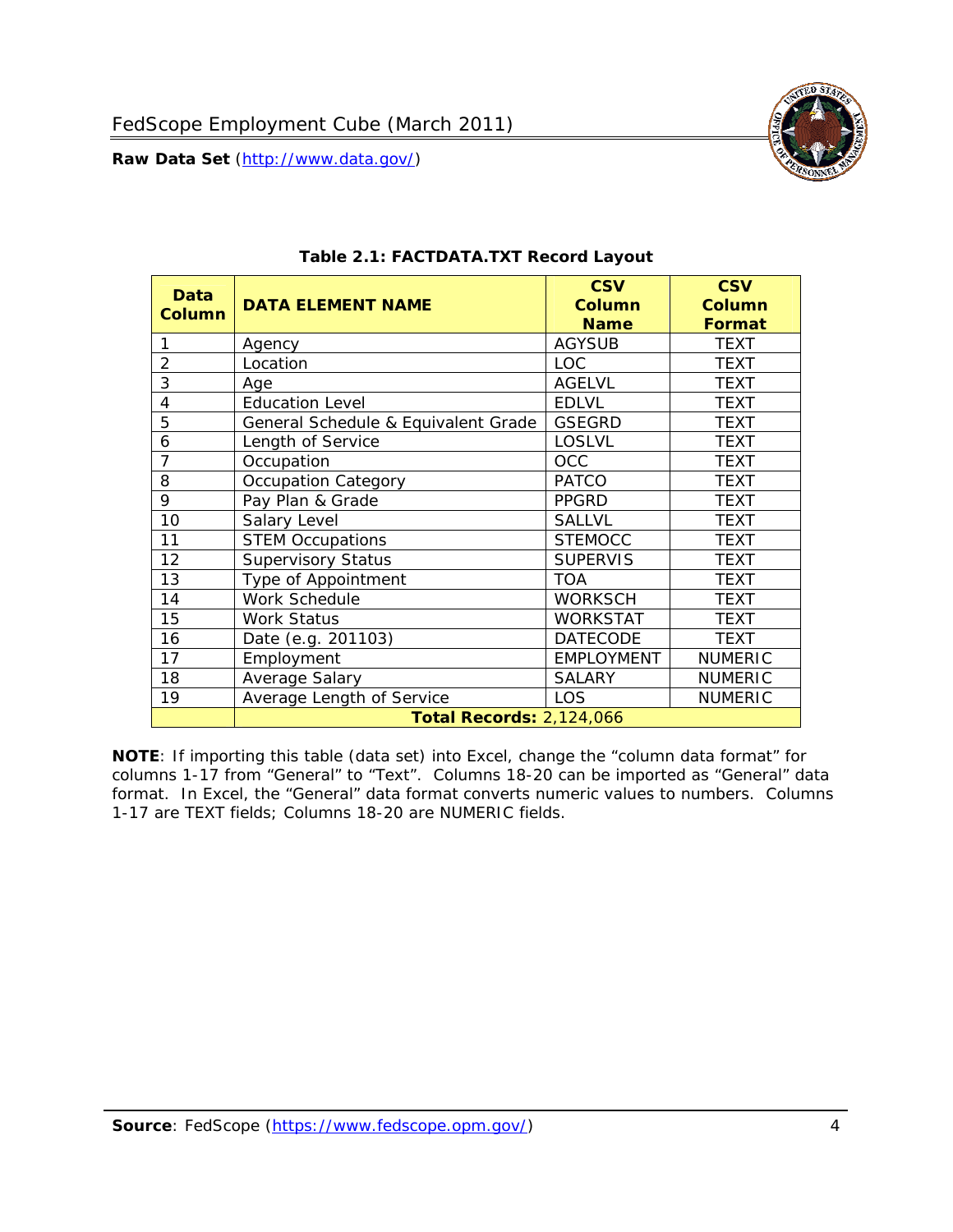

# <span id="page-5-0"></span>**3 DIMENSION TRANSLATIONS FILES**

### <span id="page-5-1"></span>*3.1 Agency*

<span id="page-5-3"></span><span id="page-5-2"></span>This "**delimited**" (comma separated value (**CSV**)) data file provides translations for the agency data element contained in the employee population data file (FACTDATA.TXT). See [Table 2.1.](#page-4-1) Each column value is separated by a "**comma**" from the next column's value and each row starts a new record. Each record contains 6 data elements. The record layout for DTagy.txt is depicted in **Table 3.1** below:

| Data<br><b>Column</b>     | <b>DATA ELEMENT NAME</b>       | <b>CSV</b><br><b>Column</b><br><b>Name</b> | <b>CSV</b><br>Column<br><b>Format</b> |
|---------------------------|--------------------------------|--------------------------------------------|---------------------------------------|
|                           | Agency Type                    | <b>AGYTYP</b>                              | <b>TEXT</b>                           |
| 2                         | <b>Agency Type Translation</b> | <b>AGYTYPT</b>                             | <b>TEXT</b>                           |
| 3                         | Agency                         | AGY                                        | <b>TEXT</b>                           |
|                           | <b>Agency Translation</b>      | <b>AGYT</b>                                | <b>TEXT</b>                           |
| -5                        | Agency Sub element             | <b>AGYSUB</b>                              | <b>TEXT</b>                           |
|                           | Agency Sub element Translation | <b>AGYSUBT</b>                             | <b>TEXT</b>                           |
| <b>Total Records: 547</b> |                                |                                            |                                       |

#### **Table 3.1: DTagy.txt Record Layout**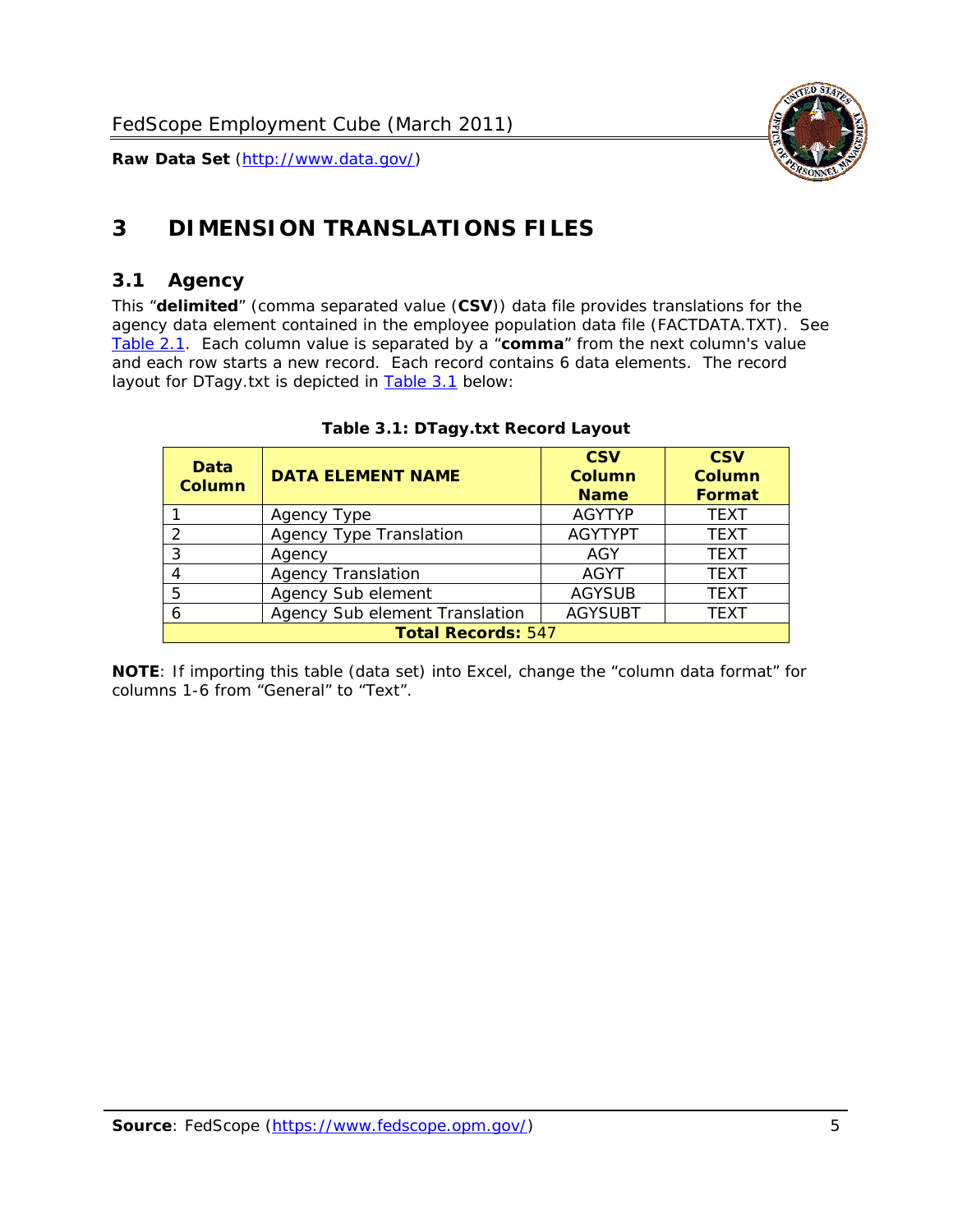

## <span id="page-6-0"></span>*3.2 Location*

<span id="page-6-4"></span><span id="page-6-2"></span>This "**delimited**" (comma separated value (**CSV**)) data file provides translations for the location data element contained in the employee population data file (FACTDATA.TXT). See [Table 2.1.](#page-4-1) Each column value is separated by a "**comma**" from the next column's value and each row starts a new record. Each record contains 4 data elements. The record layout for DTloc.txt is depicted in [Table 3.2](#page-6-4) below:

| Data<br><b>Column</b>     | <b>DATA ELEMENT NAME</b>         | <b>CSV</b><br>Column<br><b>Name</b> | <b>CSV</b><br><b>Column</b><br><b>Format</b> |
|---------------------------|----------------------------------|-------------------------------------|----------------------------------------------|
|                           | Location Type                    | <b>LOCTYP</b>                       | <b>TEXT</b>                                  |
|                           | Location Type Translation        | <b>LOCTYPT</b>                      | <b>TEXT</b>                                  |
| ົ                         | State/Country                    | <b>LOC</b>                          | <b>TFXT</b>                                  |
|                           | <b>State/Country Translation</b> | LOCT                                | <b>TFXT</b>                                  |
| <b>Total Records: 220</b> |                                  |                                     |                                              |

#### **Table 3.2: DTloc.txt Record Layout**

**NOTE**: If importing this table (data set) into Excel, change the "column data format" for columns 1-4 from "General" to "Text".

#### <span id="page-6-1"></span>*3.3 Age*

<span id="page-6-5"></span><span id="page-6-3"></span>This "**delimited**" (comma separated value (**CSV**)) data file provides translations for the age data element contained in the employee population data file (FACTDATA.TXT). See [Table](#page-4-1) [2.1](#page-4-1). Each column value is separated by a "**comma**" from the next column's value and each row starts a new record. Each record contains 2 data elements. The record layout for DTagelvl.txt is depicted in **[Table 3.3](#page-6-5)** below:

| Data<br>Column           | <b>DATA ELEMENT NAME</b> | <b>CSV</b><br>Column<br><b>Name</b> | <b>CSV</b><br>Column<br>Format |
|--------------------------|--------------------------|-------------------------------------|--------------------------------|
|                          | Aae                      | AGFI VI                             | TFXT                           |
|                          | Age Translation          | AGFI VI T                           | TFXT                           |
| <b>Total Records: 12</b> |                          |                                     |                                |

#### **Table 3.3: DTagelvl.txt Record Layout**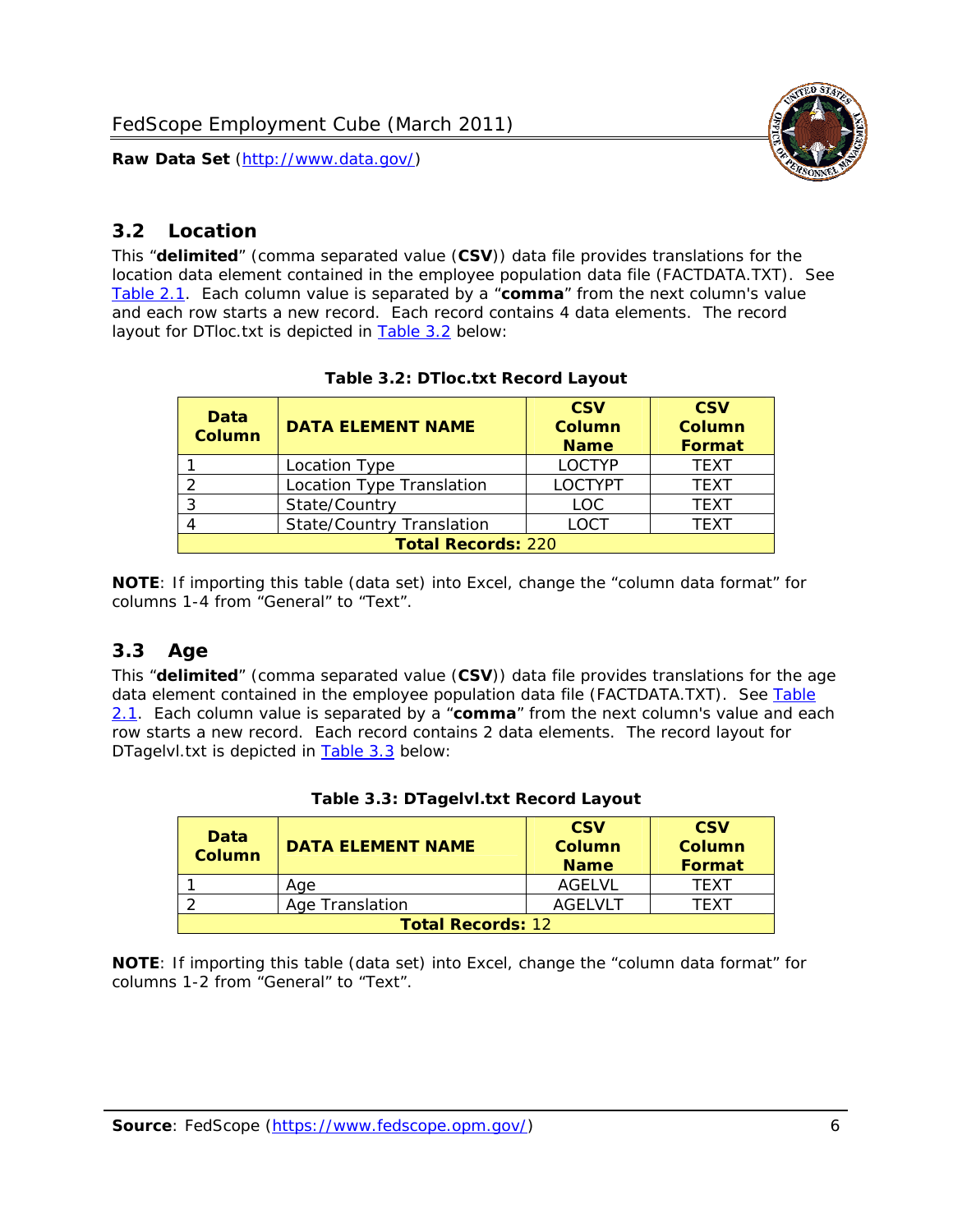

## <span id="page-7-0"></span>*3.4 Education Level*

<span id="page-7-2"></span><span id="page-7-1"></span>This "**delimited**" (comma separated value (**CSV**)) data file provides translations for the education level data element contained in the employee population data file (FACTDATA.TXT). See [Table 2.1](#page-4-1). Each column value is separated by a "**comma**" from the next column's value and each row starts a new record. Each record contains 4 data elements. The record layout for DTedlvl.txt is depicted in [Table 3.4](#page-7-2) below:

| Data<br><b>Column</b>    | <b>DATA ELEMENT NAME</b>           | <b>CSV</b><br><b>Column</b><br><b>Name</b> | <b>CSV</b><br><b>Column</b><br><b>Format</b> |
|--------------------------|------------------------------------|--------------------------------------------|----------------------------------------------|
|                          | <b>Education Level Type</b>        | <b>EDLVLTYP</b>                            | <b>TEXT</b>                                  |
|                          | Education Level Type Translation   | <b>EDLVLTYPT</b>                           | <b>TEXT</b>                                  |
|                          | <b>Education Level</b>             | <b>EDLVL</b>                               | <b>TEXT</b>                                  |
|                          | <b>Education Level Translation</b> | <b>EDLVLT</b>                              | <b>TEXT</b>                                  |
| <b>Total Records: 24</b> |                                    |                                            |                                              |

#### **Table 3.4: DTedlvl.txt Record Layout**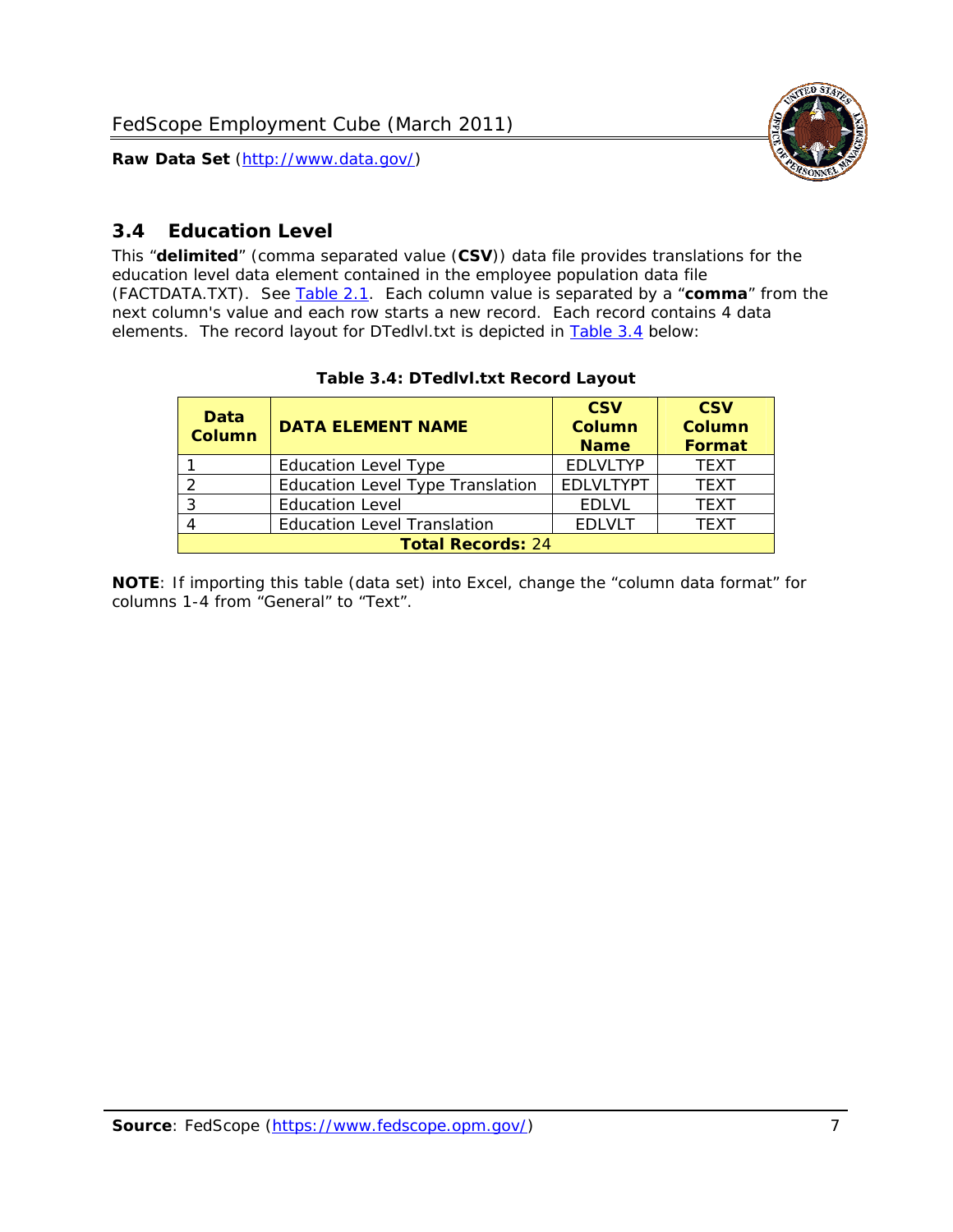

### <span id="page-8-0"></span>*3.5 General Schedule & Equivalent Grade*

This "**delimited**" (comma separated value (**CSV**)) data file provides translations for the general schedule & equivalent grade data element contained in the employee population data file (FACTDATA.TXT). See [Table 2.1](#page-4-1). Each column value is separated by a "**comma**" from the next column's value and each row starts a new record. Each record contains 1 data element. The record layout for DTgsegrd.txt is depicted in [Table 3.5](#page-8-4) below:

#### **Table 3.5: DTgsegrd.txt Record Layout**

<span id="page-8-4"></span><span id="page-8-2"></span>

| Data<br>Column           | DATA FI FMFNT NAMF                  | <b>CSV</b><br>Column<br><b>Name</b> | <b>CSV</b><br>Column<br><b>Format</b> |
|--------------------------|-------------------------------------|-------------------------------------|---------------------------------------|
|                          | General Schedule & Equivalent Grade | GSFGRD                              | TFXT                                  |
| <b>Total Records: 17</b> |                                     |                                     |                                       |

**NOTE**: If importing this table (data set) into Excel, change the "column data format" for column 1-from "General" to "Text".

#### <span id="page-8-1"></span>*3.6 Length of Service*

<span id="page-8-5"></span>This "**delimited**" (comma separated value (**CSV**)) data file provides translations for the length of service data element contained in the employee population data file (FACTDATA.TXT). See [Table 2.1](#page-4-1). Each column value is separated by a "**comma**" from the next column's value and each row starts a new record. Each record contains 2 data elements. The record layout for DTloslvl.txt is depicted in [Table 3.6](#page-8-5) below:

<span id="page-8-3"></span>

| Data<br><b>Column</b>    | <b>DATA ELEMENT NAME</b>      | <b>CSV</b><br><b>Column</b><br><b>Name</b> | <b>CSV</b><br>Column<br>Format |  |
|--------------------------|-------------------------------|--------------------------------------------|--------------------------------|--|
|                          | Length of Service             | LOSLVL                                     | TFXT                           |  |
|                          | Length of Service Translation | LOSI VLT                                   | TFXT                           |  |
| <b>Total Records: 11</b> |                               |                                            |                                |  |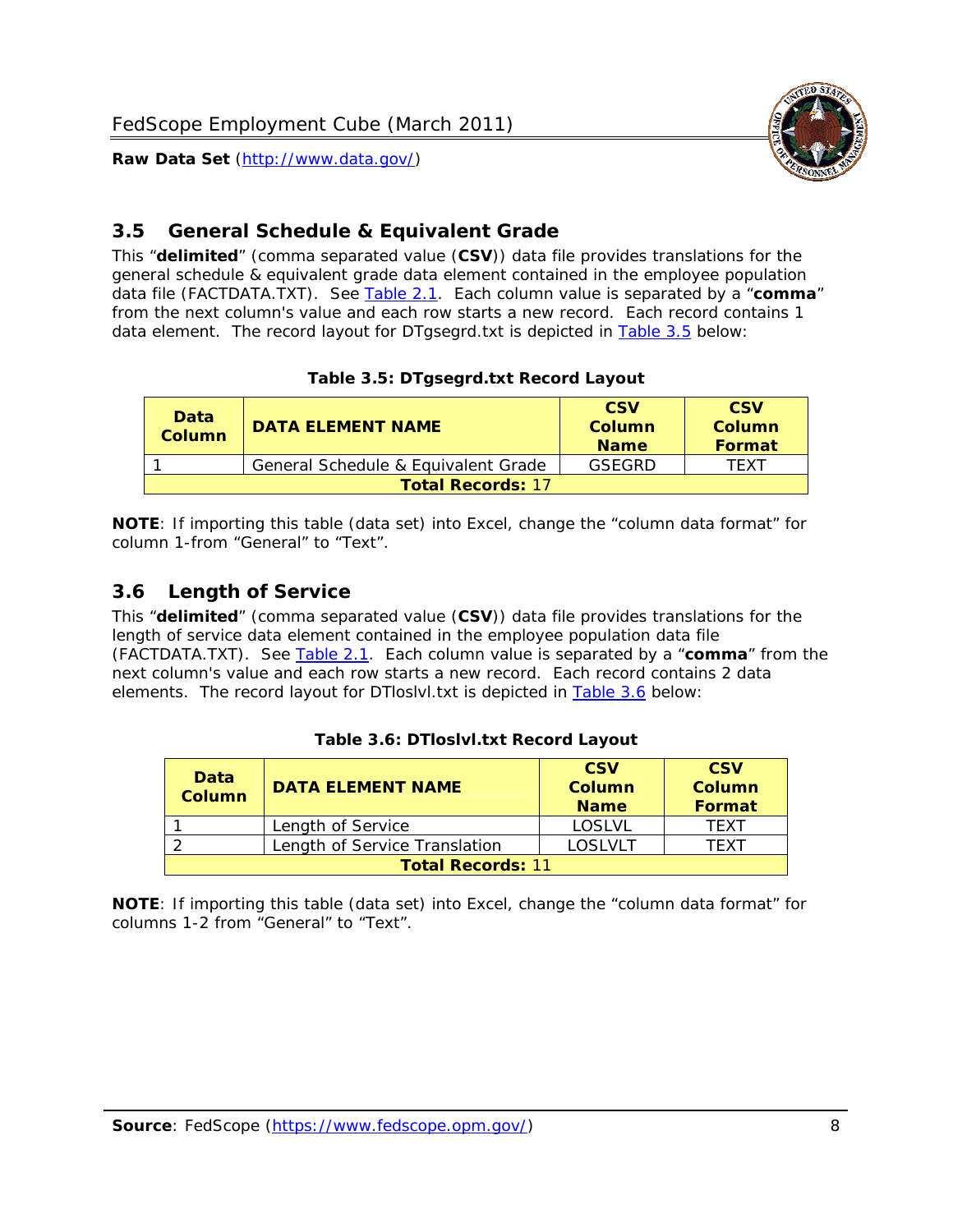

### <span id="page-9-0"></span>*3.7 Occupation*

<span id="page-9-4"></span>This "**delimited**" (comma separated value (**CSV**)) data file provides translations for the occupation data element contained in the employee population data file (FACTDATA.TXT). See [Table 2.1](#page-4-1). Each column value is separated by a "**comma**" from the next column's value and each row starts a new record. Each record contains 6 data elements. The record layout for DTocc.txt is depicted in [Table 3.7](#page-9-4) below:

<span id="page-9-2"></span>

| Data<br><b>Column</b>     | <b>DATA ELEMENT NAME</b>      | <b>CSV</b><br>Column<br><b>Name</b> | <b>CSV</b><br><b>Column</b><br><b>Format</b> |
|---------------------------|-------------------------------|-------------------------------------|----------------------------------------------|
|                           | Occupation Type               | <b>OCCTYP</b>                       | <b>TEXT</b>                                  |
|                           | Occupation Type Translation   | <b>OCCTYPT</b>                      | <b>TEXT</b>                                  |
| 3                         | <b>Occupation Family</b>      | <b>OCCFAM</b>                       | <b>TEXT</b>                                  |
|                           | Occupation Family Translation | <b>OCCFAMT</b>                      | <b>TEXT</b>                                  |
| 5                         | Occupation                    | <b>OCC</b>                          | <b>TEXT</b>                                  |
|                           | <b>Occupation Translation</b> | <b>OCCT</b>                         | <b>TEXT</b>                                  |
| <b>Total Records: 707</b> |                               |                                     |                                              |

#### **Table 3.7: DTocc.txt Record Layout**

**NOTE**: If importing this table (data set) into Excel, change the "column data format" for columns 1-6 from "General" to "Text".

#### <span id="page-9-1"></span>*3.8 Occupation Category*

<span id="page-9-5"></span>This "**delimited**" (comma separated value (**CSV**)) data file provides translations for the occupation category data element contained in the employee population data file (FACTDATA.TXT). See [Table 2.1](#page-4-1). Each column value is separated by a "**comma**" from the next column's value and each row starts a new record. Each record contains 2 data elements. The record layout for DTpatco.txt is depicted in [Table 3.8](#page-9-5) below:

<span id="page-9-3"></span>

| Data<br><b>Column</b>   | <b>DATA ELEMENT NAME</b>        | <b>CSV</b><br>Column<br><b>Name</b> | <b>CSV</b><br>Column<br>Format |  |
|-------------------------|---------------------------------|-------------------------------------|--------------------------------|--|
|                         | <b>Occupation Category</b>      | <b>PATCO</b>                        | <b>TFXT</b>                    |  |
|                         | Occupation Category Translation | <b>PATCOT</b>                       | TFXT                           |  |
| <b>Total Records: 7</b> |                                 |                                     |                                |  |

|  |  | Table 3.8: DTpatco.txt Record Layout |  |  |
|--|--|--------------------------------------|--|--|
|--|--|--------------------------------------|--|--|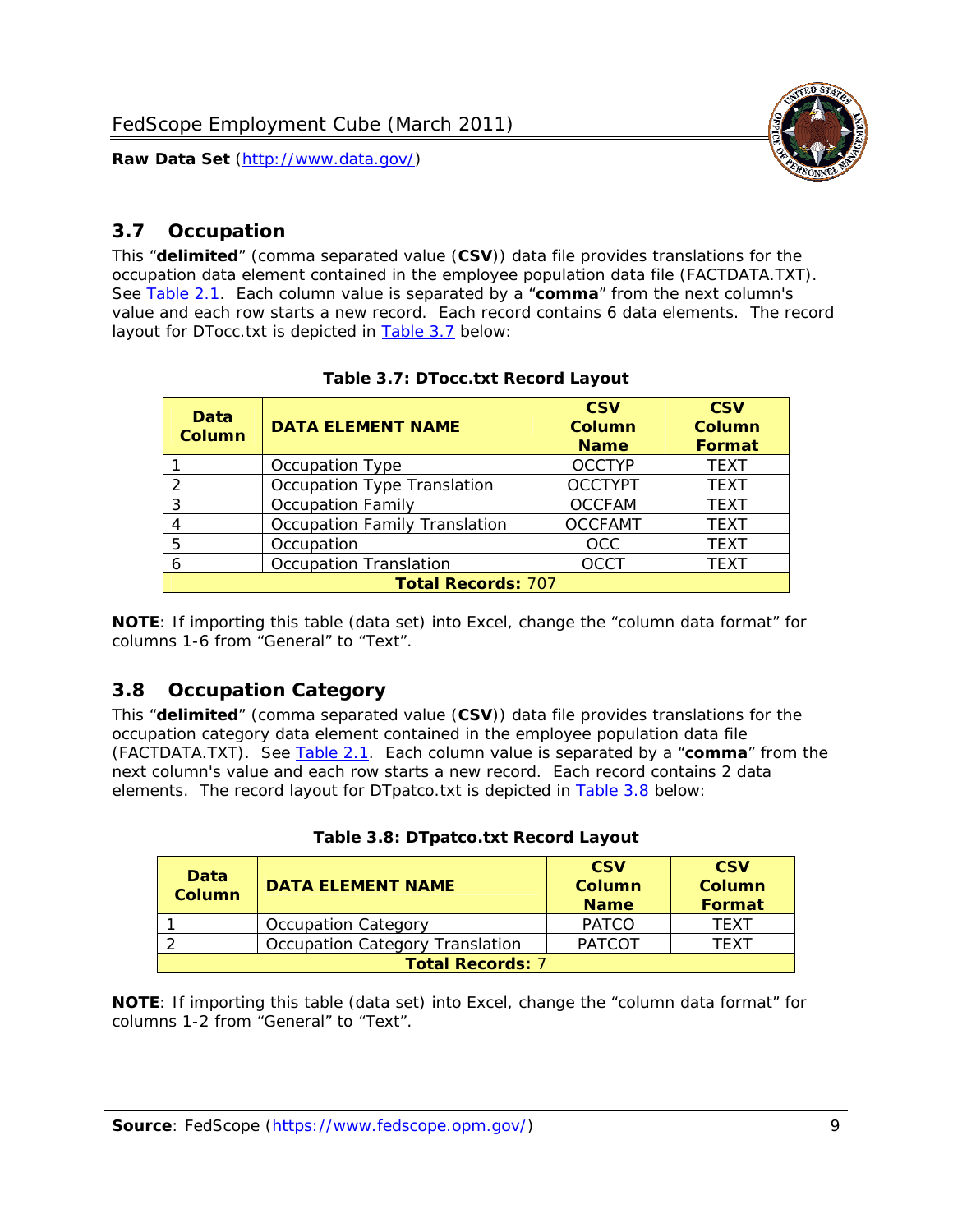

# <span id="page-10-0"></span>*3.9 Pay Plan & Grade*

<span id="page-10-4"></span>This "**delimited**" (comma separated value (**CSV**)) data file provides translations for the pay plan & grade data element contained in the employee population data file (FACTDATA.TXT). See [Table 2.1](#page-4-1). Each column value is separated by a "**comma**" from the next column's value and each row starts a new record. Each record contains 7 data elements. The record layout for DTppgrd.txt is depicted in **Table 3.9** below:

<span id="page-10-2"></span>

| Data<br><b>Column</b> | <b>DATA ELEMENT NAME</b>    | <b>CSV</b><br>Column<br><b>Name</b> | <b>CSV</b><br>Column<br><b>Format</b> |
|-----------------------|-----------------------------|-------------------------------------|---------------------------------------|
|                       | Pay Plan Type               | <b>PPTYP</b>                        | <b>TEXT</b>                           |
| $\mathcal{P}$         | Pay Plan Type Translation   | <b>PPTYPT</b>                       | <b>TEXT</b>                           |
| 3                     | Pay Plan Group              | <b>PPGROUP</b>                      | <b>TEXT</b>                           |
|                       | Pay Plan Group Translation  | <b>PPGROUPT</b>                     | <b>TEXT</b>                           |
| 5                     | Pay Plan                    | <b>PAYPLAN</b>                      | <b>TEXT</b>                           |
| 6                     | Pay Plan Translation        | <b>PAYPLANT</b>                     | <b>TEXT</b>                           |
|                       | Pay Plan & Grade            | <b>PPGRD</b>                        | <b>TEXT</b>                           |
|                       | <b>Total Records: 1,085</b> |                                     |                                       |

#### **Table 3.9: DTppgrd.txt Record Layout**

**NOTE**: If importing this table (data set) into Excel, change the "column data format" for columns 1-7 from "General" to "Text".

# <span id="page-10-1"></span>*3.10 Salary Level*

<span id="page-10-5"></span><span id="page-10-3"></span>This "**delimited**" (comma separated value (**CSV**)) data file provides translations for the salary level data element contained in the employee population data file (FACTDATA.TXT). See [Table 2.1](#page-4-1). Each column value is separated by a "**comma**" from the next column's value and each row starts a new record. Each record contains 2 data elements. The record layout for DTsallvl.txt is depicted in [Table 3.10](#page-10-5) below:

| <b>Data</b><br>Column    | <b>DATA ELEMENT NAME</b>        | <b>CSV</b><br>Column<br><b>Name</b> | <b>CSV</b><br>Column<br><b>Format</b> |  |
|--------------------------|---------------------------------|-------------------------------------|---------------------------------------|--|
|                          | Salary Level                    | <b>SALLVL</b>                       | TFXT                                  |  |
|                          | <b>Salary Level Translation</b> | SAI I VI T                          | TEXT                                  |  |
| <b>Total Records: 19</b> |                                 |                                     |                                       |  |

| Table 3.10: DTsallvl.txt Record Layout |
|----------------------------------------|
|----------------------------------------|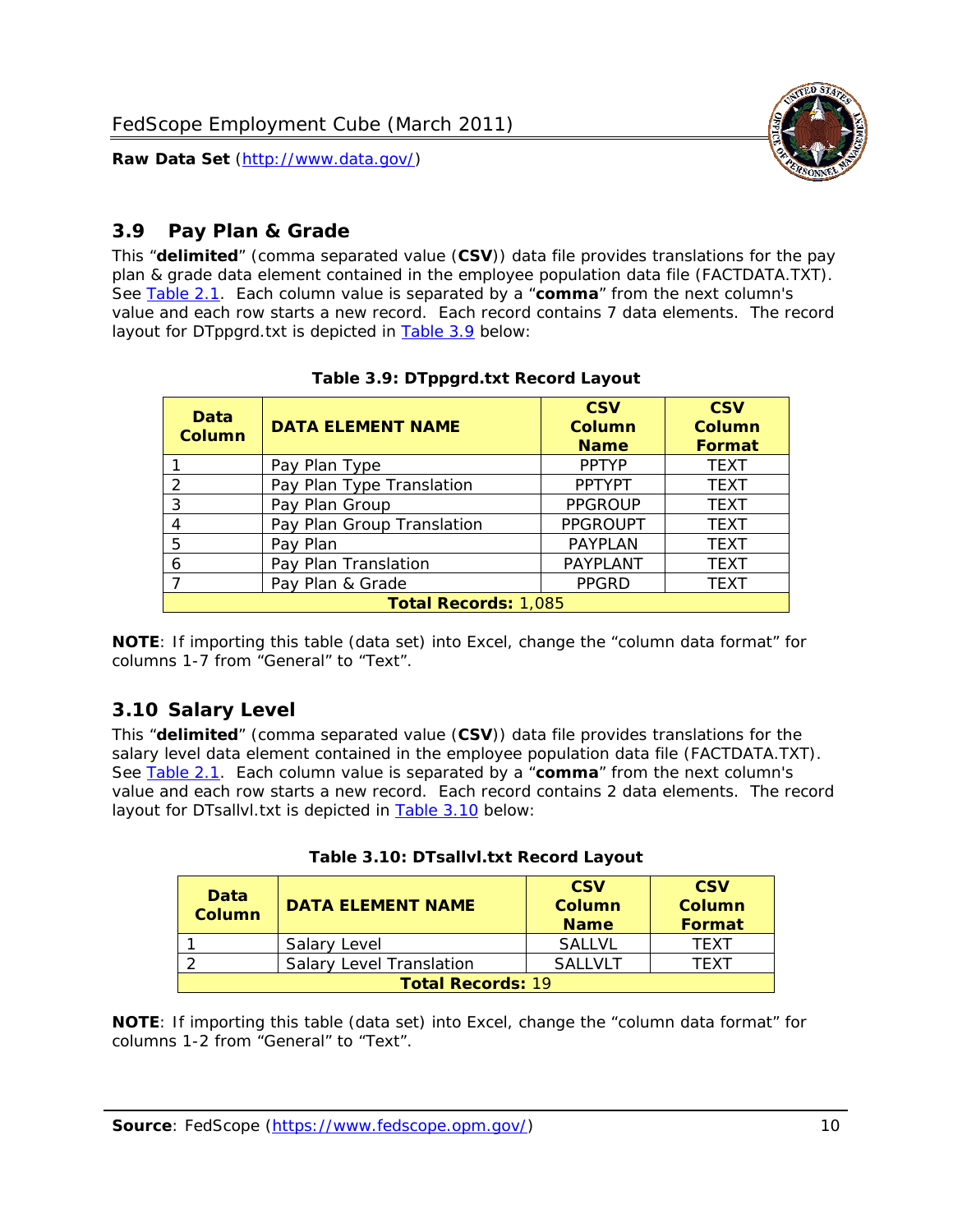

### <span id="page-11-0"></span>*3.11 STEM Occupations*

<span id="page-11-4"></span>This "**delimited**" (comma separated value (**CSV**)) data file provides translations for the STEM occupations data element contained in the employee population data file (FACTDATA.TXT). See [Table 2.1](#page-4-1). Each column value is separated by a "**comma**" from the next column's value and each row starts a new record. Each record contains 6 data elements. The record layout for DTstemocc.txt is depicted in [Table 3.11](#page-11-4) below:

<span id="page-11-2"></span>

| <b>Data</b><br><b>Column</b> | <b>DATA ELEMENT NAME</b>                     | <b>CSV</b><br><b>Column</b><br><b>Name</b> | <b>CSV</b><br><b>Column</b><br>Format |
|------------------------------|----------------------------------------------|--------------------------------------------|---------------------------------------|
|                              | <b>STEM Occupation Aggregate</b>             | <b>STEMAGG</b>                             | <b>TEXT</b>                           |
|                              | <b>STEM Occupation Aggregate Translation</b> | <b>STEMAGGT</b>                            | <b>TEXT</b>                           |
| 3                            | <b>STEM Occupation Type</b>                  | <b>STEMTYP</b>                             | <b>TFXT</b>                           |
|                              | <b>STEM Occupation Type Translation</b>      | <b>STEMTYPT</b>                            | <b>TEXT</b>                           |
| 5                            | <b>STEM Occupation</b>                       | <b>STEMOCC</b>                             | <b>TEXT</b>                           |
|                              | <b>STEM Occupation Translation</b>           | <b>STEMOCCT</b>                            | <b>TEXT</b>                           |
|                              | <b>Total Records: 69</b>                     |                                            |                                       |

#### **Table 3.11: DTstemocc.txt Record Layout**

**NOTE**: If importing this table (data set) into Excel, change the "column data format" for columns 1-6 from "General" to "Text".

# <span id="page-11-1"></span>*3.12 Supervisory Status*

This "**delimited**" (comma separated value (**CSV**)) data file provides translations for the supervisory status data element contained in the employee population data file (FACTDATA.TXT). See [Table 2.1](#page-4-1). Each column value is separated by a "**comma**" from the next column's value and each row starts a new record. Each record contains 4 data elements. The record layout for DTsuper.txt is depicted in [Table 3.12](#page-11-5) below:

<span id="page-11-5"></span><span id="page-11-3"></span>

| Data<br><b>Column</b>   | <b>DATA ELEMENT NAME</b>              | <b>CSV</b><br><b>Column</b><br><b>Name</b> | <b>CSV</b><br><b>Column</b><br><b>Format</b> |  |  |
|-------------------------|---------------------------------------|--------------------------------------------|----------------------------------------------|--|--|
|                         | <b>Supervisory Status Type</b>        | <b>SUPFRTYP</b>                            | <b>TEXT</b>                                  |  |  |
|                         | Supervisory Status Type Translation   | <b>SUPERTYPT</b>                           | <b>TEXT</b>                                  |  |  |
|                         | <b>Supervisory Status</b>             | <b>SUPERVIS</b>                            | <b>TEXT</b>                                  |  |  |
|                         | <b>Supervisory Status Translation</b> | <b>SUPERVIST</b>                           | <b>TEXT</b>                                  |  |  |
| <b>Total Records: 7</b> |                                       |                                            |                                              |  |  |

|  | Table 3.12: DTsuper.txt Record Layout |  |
|--|---------------------------------------|--|
|--|---------------------------------------|--|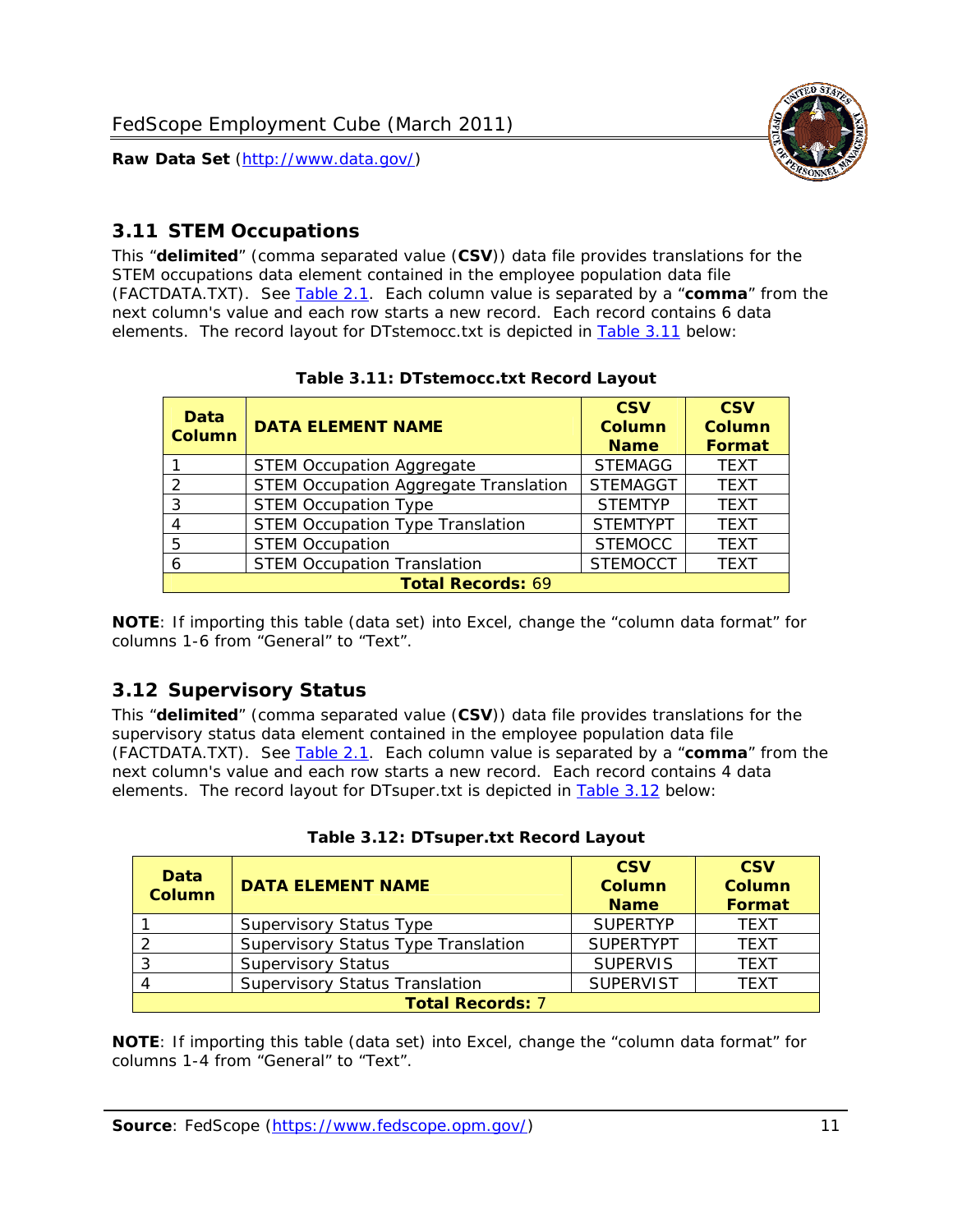

# <span id="page-12-0"></span>*3.13 Type of Appointment*

This "**delimited**" (comma separated value (**CSV**)) data file provides translations for the type of appointment data element contained in the employee population data file (FACTDATA.TXT). See [Table 2.1](#page-4-1). Each column value is separated by a "**comma**" from the next column's value and each row starts a new record. Each record contains 4 data elements. The record layout for DTtoa.txt is depicted in [Table 3.13](#page-12-4) below:

<span id="page-12-4"></span><span id="page-12-2"></span>

| Data<br><b>Column</b> | <b>DATA ELEMENT NAME</b>             | <b>CSV</b><br><b>Column</b><br><b>Name</b> | <b>CSV</b><br><b>Column</b><br>Format |  |  |  |
|-----------------------|--------------------------------------|--------------------------------------------|---------------------------------------|--|--|--|
|                       | Type of Appointment Type             | <b>TOATYP</b>                              | <b>TEXT</b>                           |  |  |  |
|                       | Type of Appointment Type Translation | <b>TOATYPT</b>                             | <b>TEXT</b>                           |  |  |  |
|                       | Type of Appointment                  | TOA                                        | <b>TEXT</b>                           |  |  |  |
|                       | Type of Appointment Translation      | <b>TOAT</b>                                | <b>TEXT</b>                           |  |  |  |
|                       | <b>Total Records: 21</b>             |                                            |                                       |  |  |  |

#### **Table 3.13: DTtoa.txt Record Layout**

**NOTE**: If importing this table (data set) into Excel, change the "column data format" for columns 1-4 from "General" to "Text".

#### <span id="page-12-1"></span>*3.14 Work Schedule*

<span id="page-12-5"></span>This "**delimited**" (comma separated value (**CSV**)) data file provides translations for the work schedule data element contained in the employee population data file (FACTDATA.TXT). See [Table 2.1](#page-4-1). Each column value is separated by a "**comma**" from the next column's value and each row starts a new record. Each record contains 4 data elements. The record layout for DTwrksch.txt is depicted in [Table 3.14](#page-12-5) below:

<span id="page-12-3"></span>

| Data<br>Column           | <b>DATA ELEMENT NAME</b>       | <b>CSV</b><br><b>Column</b><br><b>Name</b> | <b>CSV</b><br>Column<br>Format |  |  |
|--------------------------|--------------------------------|--------------------------------------------|--------------------------------|--|--|
|                          | Work Schedule Type             | <b>WSTYP</b>                               | <b>TEXT</b>                    |  |  |
| 2                        | Work Schedule Type Translation | <b>WSTYPT</b>                              | <b>TFXT</b>                    |  |  |
| 3                        | Work Schedule                  | <b>WORKSCH</b>                             | <b>TFXT</b>                    |  |  |
|                          | Work Schedule Translation      | <b>WORKSCHT</b>                            | <b>TFXT</b>                    |  |  |
| <b>Total Records: 12</b> |                                |                                            |                                |  |  |

|  | Table 3.14: DTwrksch.txt Record Layout |  |
|--|----------------------------------------|--|
|  |                                        |  |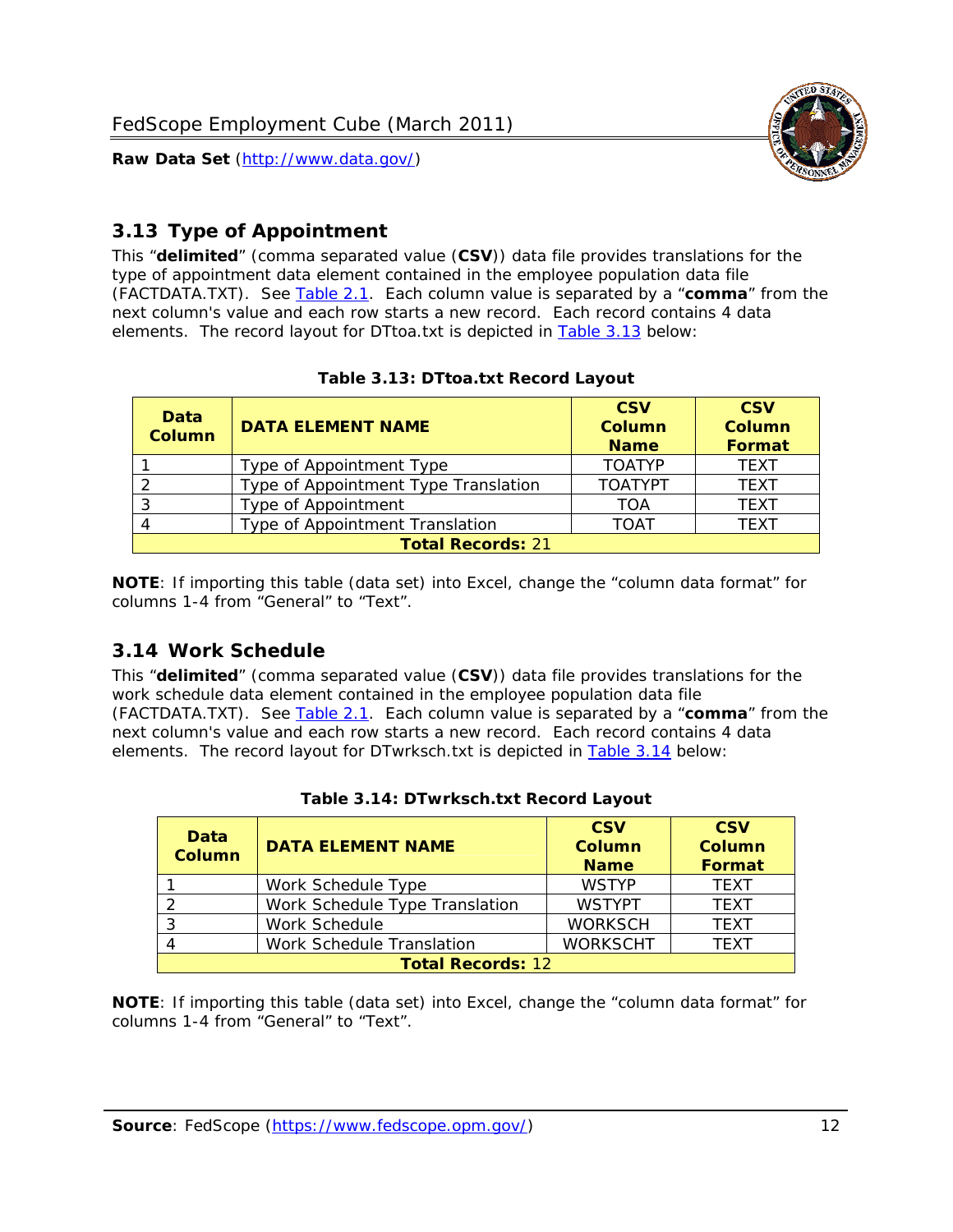

#### <span id="page-13-0"></span>*3.15 Work Status*

<span id="page-13-4"></span><span id="page-13-2"></span>This "**delimited**" (comma separated value (**CSV**)) data file provides translations for the work status data element contained in the employee population data file (FACTDATA.TXT). See [Table 2.1](#page-4-1). Each column value is separated by a "**comma**" from the next column's value and each row starts a new record. Each record contains 2 data elements. The record layout for DTwkstat.txt is depicted in [Table 3.15](#page-13-4) below:

| Data<br><b>Column</b>   | <b>DATA ELEMENT NAME</b> | <b>CSV</b><br>Column<br><b>Name</b> | <b>CSV</b><br>Column<br><b>Format</b> |  |
|-------------------------|--------------------------|-------------------------------------|---------------------------------------|--|
|                         | <b>Work Status</b>       | <b>WORKSTAT</b>                     | TFXT                                  |  |
|                         | Work Status Translation  | <b>WORKSTATT</b>                    | TFXT                                  |  |
| <b>Total Records: 2</b> |                          |                                     |                                       |  |

#### **Table 3.15: DTwkstat.txt Record Layout**

**NOTE**: If importing this table (data set) into Excel, change the "column data format" for columns 1-2 from "General" to "Text".

#### <span id="page-13-1"></span>*3.16 Date*

<span id="page-13-5"></span><span id="page-13-3"></span>This "**delimited**" (comma separated value (**CSV**)) data file provides translations for the status file month date data element contained in the employee population data file (FACTDATA.TXT). See [Table 2.1](#page-4-1). Each column value is separated by a "**comma**" from the next column's value and each row starts a new record. Each record contains 2 data elements. The record layout for DTdate.txt is depicted in [Table 3.16](#page-13-5) below:

| Data<br><b>Column</b>   | <b>DATA ELEMENT NAME</b> | <b>CSV</b><br>Column<br><b>Name</b> | <b>CSV</b><br>Column<br><b>Format</b> |
|-------------------------|--------------------------|-------------------------------------|---------------------------------------|
|                         | File Date                | <b>DATECODE</b>                     | TFXT                                  |
|                         | File Date Translation    | <b>DATECODET</b>                    | TFXT                                  |
| <b>Total Records: 1</b> |                          |                                     |                                       |

**Table 3.16: DTdate.txt Record Layout**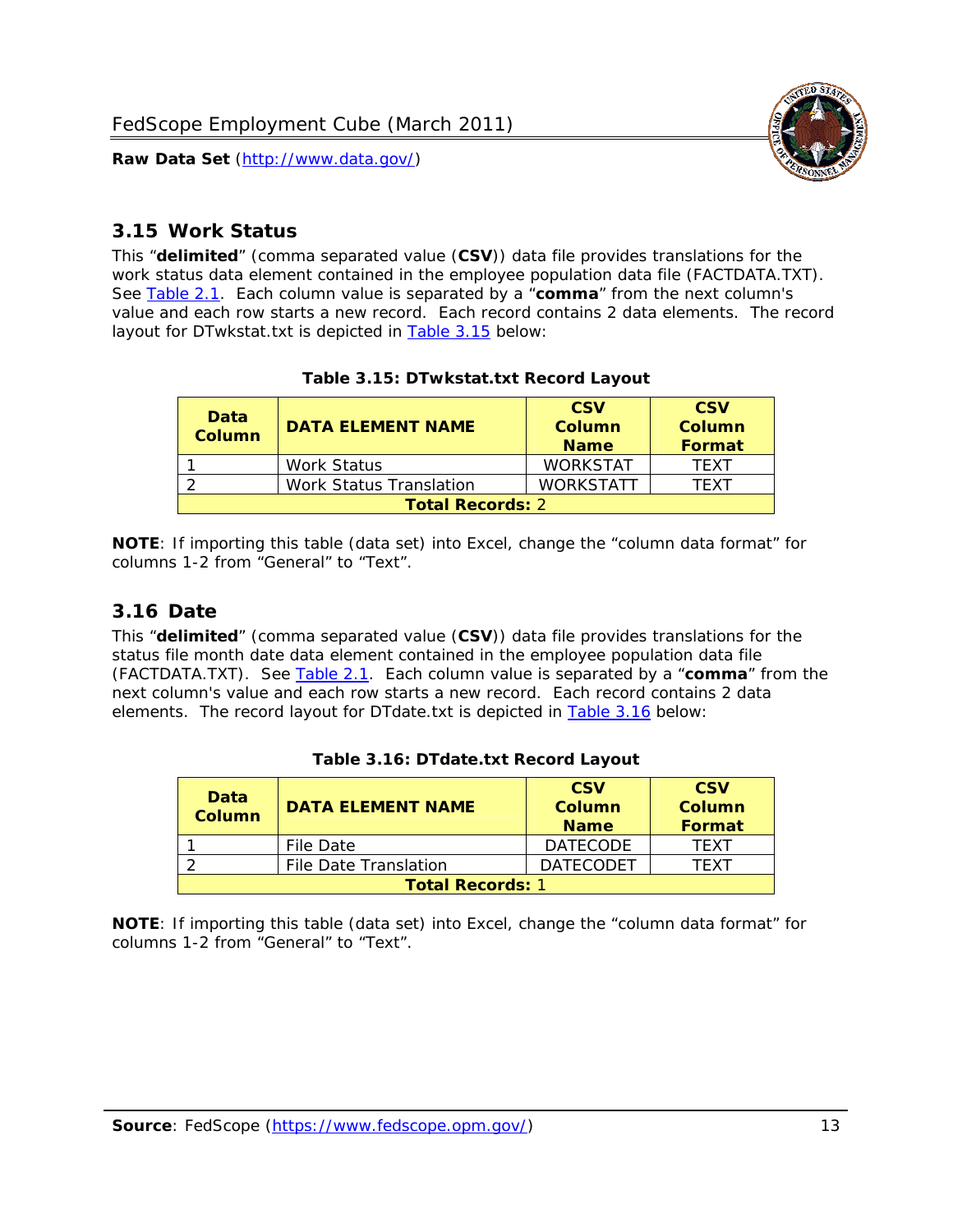<span id="page-14-0"></span>

There is no translation file for this data element. Every record in the employee population data file (FACTDATA.TXT) contains a value of "1" for this field. See Chapter [4.17](#page-16-8) for definition of **Employment**.

#### <span id="page-14-1"></span>*3.18 Average Salary*

There is no translation file for this data element. See Chapter [4.18](#page-17-1) for definition of [Average](#page-17-1) **[Salary](#page-17-1) [Average Salary.](#page-17-1)** 

#### <span id="page-14-2"></span>*3.19 Average Length of Service*

There is no translation file for this data element. See Chapter [4.19](#page-17-2) for definition of [Average](#page-17-2) Length of Service

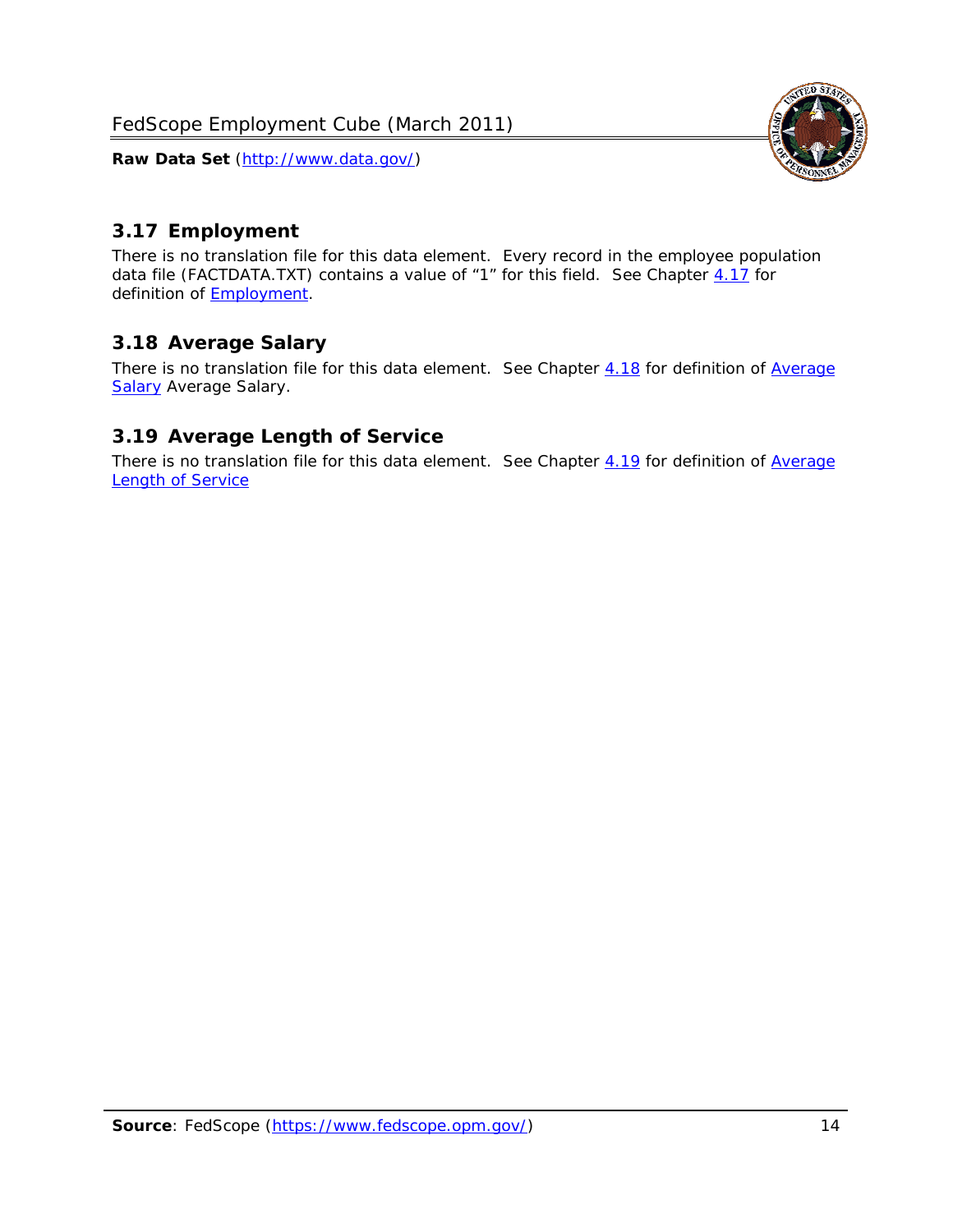

# <span id="page-15-0"></span>**4 DATA DEFINITIONS**

#### <span id="page-15-1"></span>*4.1 Agency*

The employing organization.

#### <span id="page-15-2"></span>*4.2 Location*

The official duty station of an employee. Locations in the United States are defined in terms of states. Locations outside the United States are defined in terms of countries and U.S. territories.

#### <span id="page-15-3"></span>*4.3 Age*

An employee's age. Age is displayed in five-year intervals, except for an initial interval of less than 20 years and a final interval of 65 years or more.

#### <span id="page-15-4"></span>*4.4 Education Level*

The extent of an employee's educational attainment from an accredited institution.

#### <span id="page-15-5"></span>*4.5 General Schedule & Equivalent Grade*

The General Schedule grade for pay plans in the General Schedule and Equivalent pay plan category (See [Pay Plan & Grade](#page-16-0)).

#### <span id="page-15-6"></span>*4.6 Length of Service*

The number of years of Federal civilian employment, creditable military service, and other service made creditable by specific legislation. Length of service is grouped by five-year intervals, except for:

- a. the initial intervals of less than 1 year, 1-2 years, and 3-4 years and
- b. the final interval of 35 years or more.

#### <span id="page-15-7"></span>*4.7 Occupation*

An employee's occupation as defined by the Office of Personnel Management (OPM).

#### <span id="page-15-8"></span>*4.8 Occupation Category*

Occupational categories are defined by the educational requirements of the occupation and the subject matter and level of difficulty or responsibility of the work.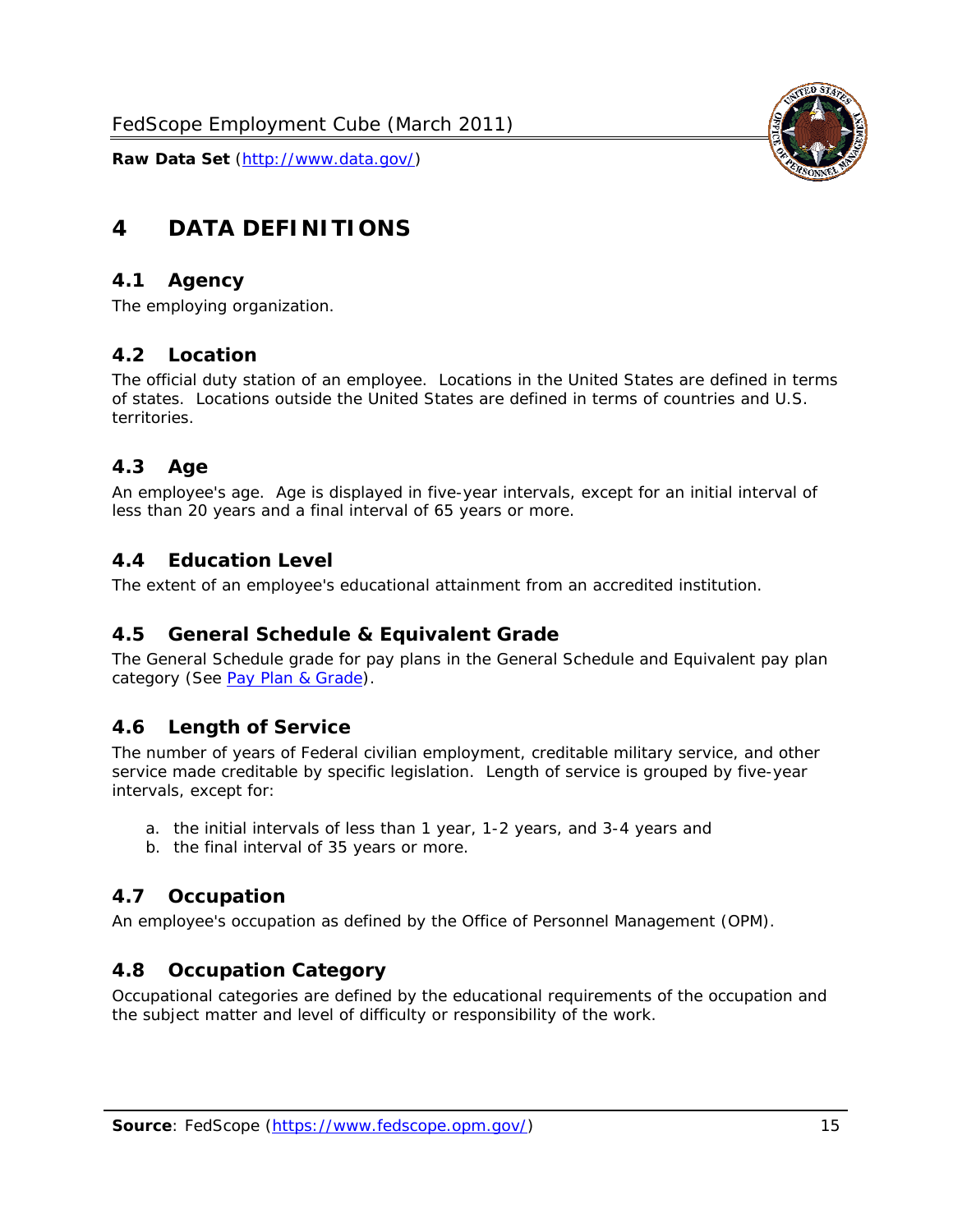

# <span id="page-16-0"></span>*4.9 Pay Plan & Grade*

The pay system and, where applicable, the grade used to determine an employee's basic pay rate. Grade denotes a hierarchical position in a pay plan and is sometimes referred to as level, class, rank, or pay band.

# <span id="page-16-1"></span>*4.10 Salary Level*

An employee's adjusted basic pay, which is an annualized rate of pay. Adjusted basic pay is the sum of an employee's rate of basic pay plus any locality comparability payment and/or special pay adjustment for law enforcement officers. Salaries are grouped by \$10,000 intervals, except for an initial interval of less than \$20,000 and a final interval of \$180,000 or more.

An employee's actual earnings may be more or less than the annualized rate because of factors such as overtime, shift differentials, less than full time work, or leave without pay.

## <span id="page-16-2"></span>*4.11 STEM Occupations*

Listing of occupations grouped into the following four occupational series:

- 1. **S**cience
- 2. **T**echnology
- 3. **E**ngineering
- 4. **M**athematics

#### <span id="page-16-3"></span>*4.12 Supervisory Status*

The nature of managerial, supervisory, or non-supervisory responsibility assigned to an employee's position.

#### <span id="page-16-4"></span>*4.13 Type of Appointment*

An employee's appointment in terms of permanence and competitiveness.

#### <span id="page-16-5"></span>*4.14 Work Schedule*

The time basis on which an employee is scheduled to work.

#### <span id="page-16-6"></span>*4.15 Work Status*

A combination of Type of Appointment and Work Schedule data elements. The Work Status data element is limited to "Non-Seasonal Full Time Permanent" and "Other Employees".

#### <span id="page-16-7"></span>*4.16 Date*

<span id="page-16-8"></span>The file date (e.g. March 2011 represented by 201103).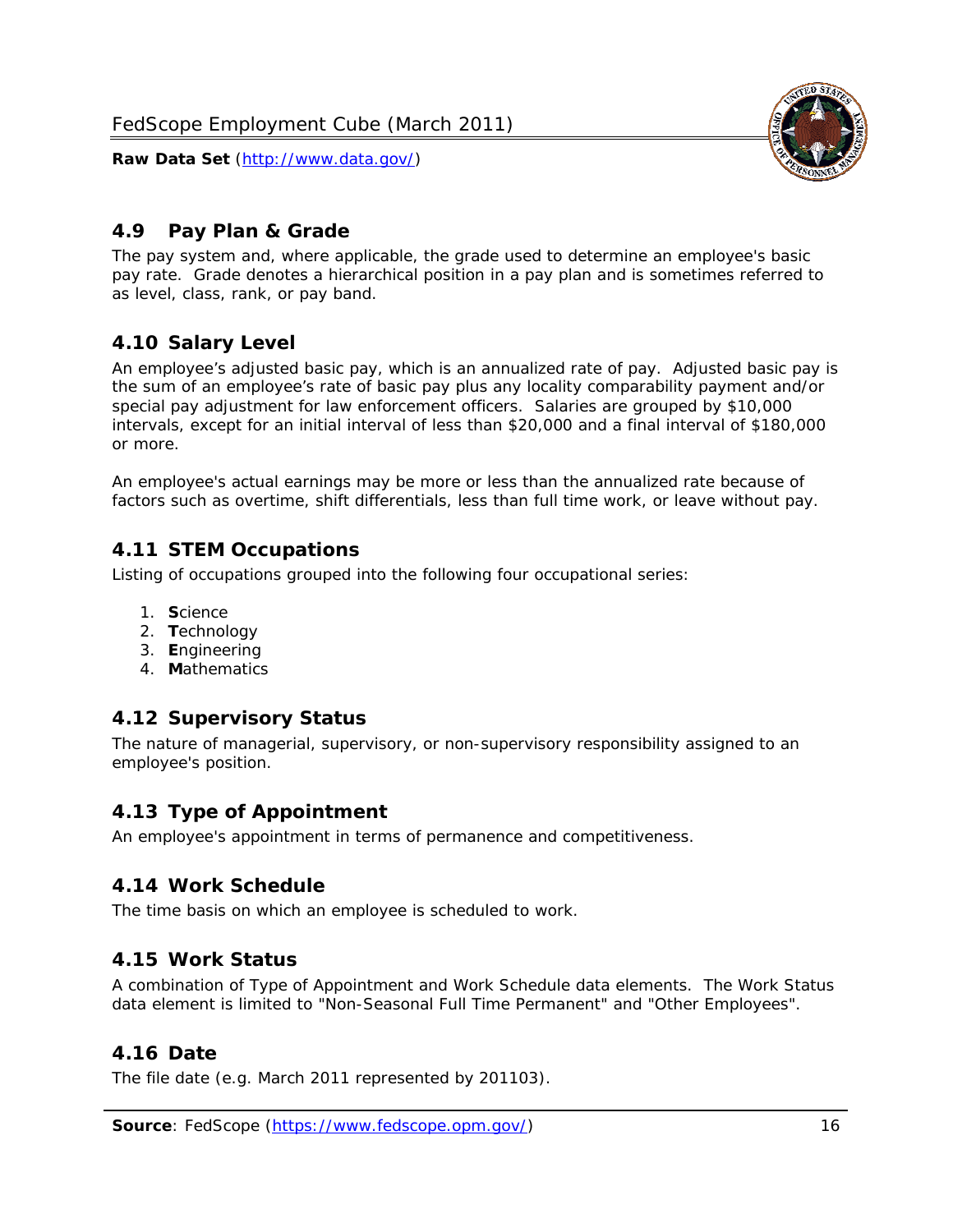

# <span id="page-17-0"></span>*4.17 Employment*

A measure representing the number of employees in pay status at the end of the quarter (or end of the pay period prior to the end of the quarter).

## <span id="page-17-1"></span>*4.18 Average Salary*

A measure representing the average adjusted basic pay, an annualized rate of pay. Adjusted basic pay is the sum of an employee's rate of basic pay and any locality comparability payment and/or special pay adjustment for law enforcement officers.

An employee's actual earnings may be more or less than the annualized rate because of factors such as overtime, shift differentials, less than full time work, or leave without pay.

Invalid salary values are excluded from the average. A large number of invalid values could invalidate the average. To obtain counts of invalid values, display the data using the Salary Level dimension (See [Salary Level\)](#page-16-1).

## <span id="page-17-2"></span>*4.19 Average Length of Service*

A measure representing the average number of years of Federal civilian employment and creditable military service.

Invalid values are excluded from the average. A large number of invalid values could invalidate the average. To obtain counts of invalid values, display the data using the Length of Service dimension (See [Length of Service](#page-15-6)).